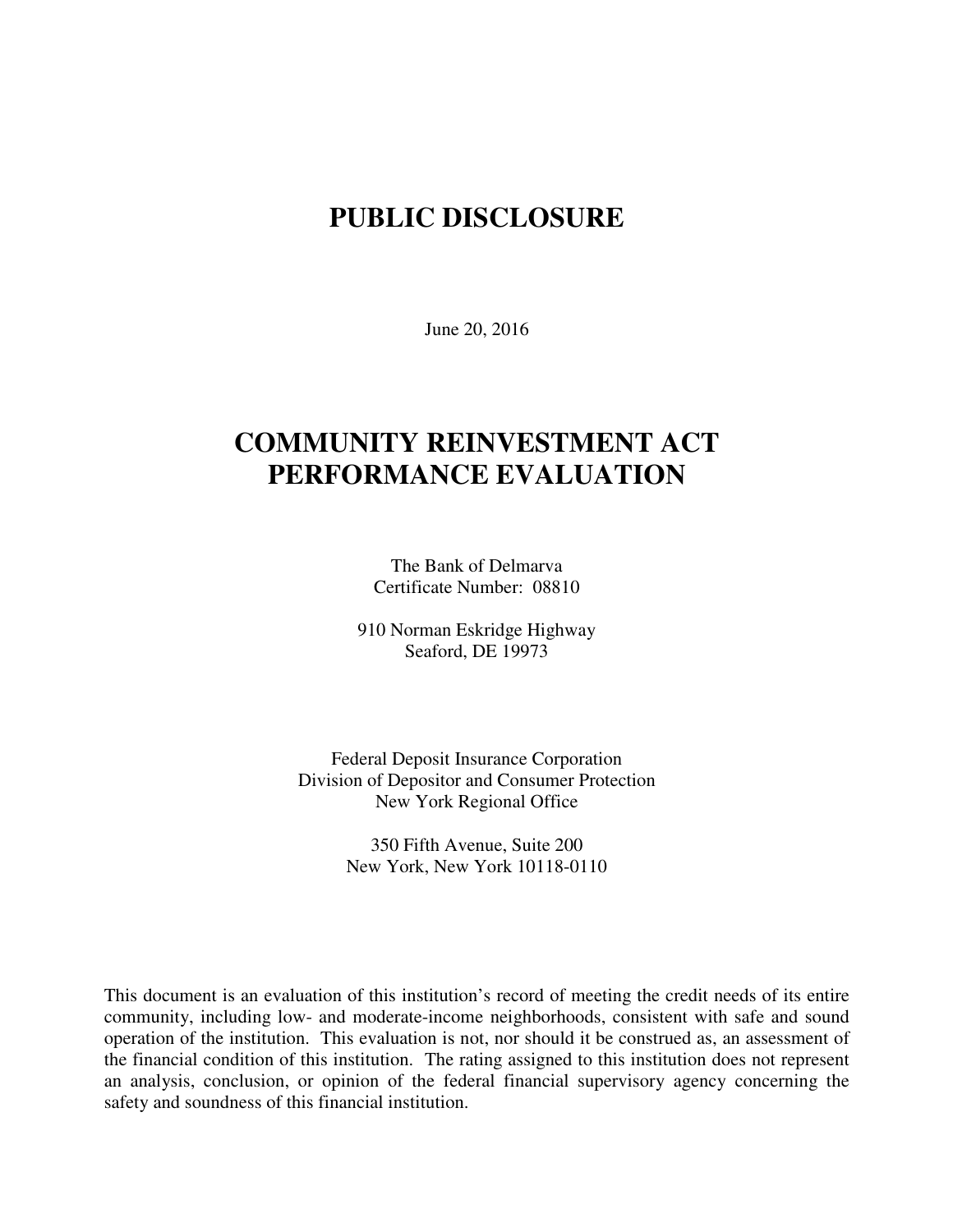## **INSTITUTION RATING**

**INSTITUTION'S CRA RATING:** This institution is rated Outstanding**.** An institution in this group has an outstanding record of helping to meet the credit needs of its assessment area, including low- and moderate-income neighborhoods, in a manner consistent with its resources and capabilities.

The Bank of Delmarva's satisfactory Community Reinvestment Act (CRA) performance under the Lending Test and outstanding performance under the Community Development Test supports the overall rating. Examiners did not identify any evidence of discriminatory or other illegal credit practices. The following points summarize the bank's Lending Test and Community Development Test performance.

### **The Lending Test is rated Satisfactory.**

- The average net loan-to-deposit ratio of 94.8 percent over the prior 13 quarters, and a more recent net loan-to-deposit (LTD) ratio of 92.5 percent as of March 31, 2016, is more than reasonable given the bank's size, financial condition, and assessment area credit needs.
- An analysis of the bank's lending reflects that a substantial majority (97.2 percent by number and 96.3 percent by dollar volume) of all loans were originated within the bank's assessment area.
- The geographic distribution of loans reflects reasonable dispersion throughout the assessment area. The distribution of small business lending reflects reasonable dispersion throughout the assessment area. The geographic distribution of home mortgage loans reflects excellent dispersion throughout the assessment area.
- The distribution of borrowers reflects reasonable penetration among businesses of different sizes and individuals of different income levels in the assessment area. The distribution of small business lending to businesses of different sizes is reasonable. The distribution of borrowers, given the demographics of the assessment area and the limited volume of loans, reflects reasonable penetration among individuals of different income levels, including lowand moderate-income.
- There were no complaints filed against the bank with respect to its CRA performance since the last evaluation on April 23, 2012; therefore, this factor did not affect the rating.

### **The Community Development Test is rated Outstanding.**

• The Bank of Delmarva's community development performance demonstrates excellent responsiveness to the community development needs of its assessment area through community development loans, qualified investments, and community development services, as appropriate. Examiners considered the institution's capacity and the need and availability of such opportunities for community development in the assessment area.